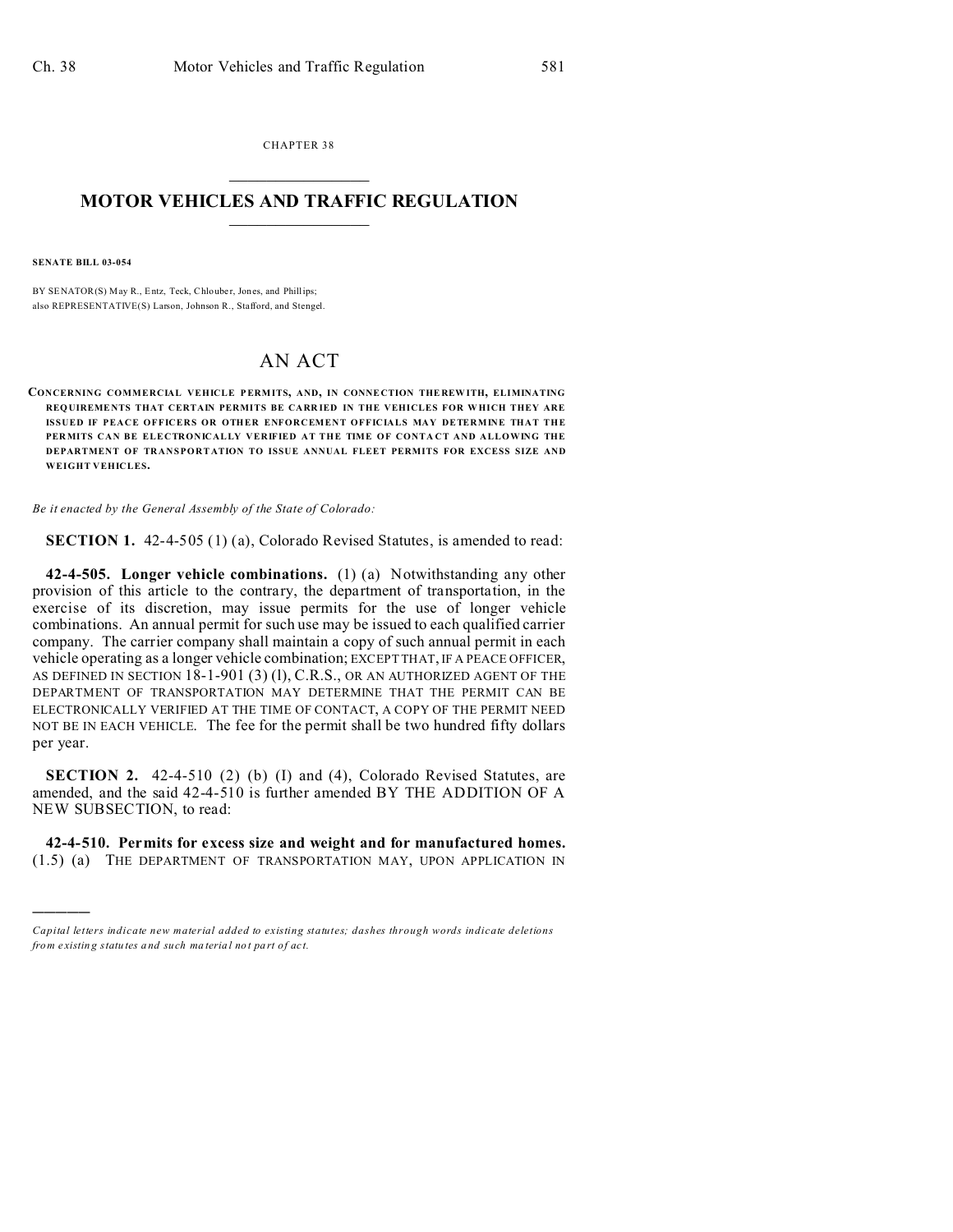WRITING OR ELECTRONICALLY MADE AND GOOD CAUSE BEING SHOWN THEREFOR, ISSUE AN ANNUAL FLEET PERMIT AUTHORIZING THE APPLICANT TO OPERATE OR MOVE ANY TWO OR MORE VEHICLES OWNED BY THE APPLICANT OF A SIZE OR WEIGHT OF VEHICLE OR LOAD EXCEEDING THE MAXIMUM SPECIFIED IN THIS ARTICLE OR OTHERWISE NOT IN CONFORMITY WITH THE PROVISIONS OF THIS ARTICLE UPON ANY HIGHWAY.

(b) THE APPLICATION FOR ANY ANNUAL FLEET PERMIT SHALL SPECIFICALLY DESCRIBE THE VEHICLES, LOADS, AND ESTIMATED NUMBER OF LOADS TO BE OPERATED OR MOVED AND THE PARTICULAR HIGHWAYS FOR WHICH THE PERMIT TO OPERATE IS REQUESTED, AS DEFINED BY RULES OF THE DEPARTMENT OF TRANSPORTATION. PERMITS ISSUED PURSUANT TO THIS SUBSECTION (1.5) SHALL NOT AUTHORIZE THE OPERATION OF VEHICLES THAT EXCEED THE MAXIMUM DIMENSIONS ALLOWED FOR VEHICLES OPERATING UNDER ANNUAL PERMITS ISSUED PURSUANT TO THE RULES OF THE DEPARTMENT PERTAINING TO TRANSPORT PERMITS FOR THE MOVEMENT OF EXTRA-LEGAL VEHICLES OR LOADS.

(2) (b) All applications for permits to move manufactured homes over state highways shall comply with the following special provisions:

(I) Each such application shall be for a single trip, a special  $or$  PERMIT, an annual permit, OR, SUBJECT TO THE REQUIREMENTS OF PARAGRAPH (a) OF SUBSECTION (1.5) OF THIS SECTION, AN ANNUAL FLEET PERMIT. The application shall be accompanied by a certificate or other proof of public liability insurance in amounts of not less than one hundred thousand dollars per person and three hundred thousand dollars per accident for all manufactured homes moved within this state by the permit holder during the effective term of the permit. Each application for a single trip permit shall be accompanied by an authentication of paid ad valorem taxes on the used manufactured home.

(4) THE ORIGINAL OR A COPY OF every such permit shall be carried in the vehicle or combination of vehicles to which it refers and shall be open to inspection by any police officer or authorized agent of any authority granting such permit; and EXCEPT THAT, IF A PEACE OFFICER, AS DEFINED IN SECTION 18-1-901 (3) (1), C.R.S., OR AN AUTHORIZED AGENT OF THE AUTHORITY THAT GRANTED A PERMIT MAY DETERMINE THAT THE PERMIT CAN BE ELECTRONICALLY VERIFIED AT THE TIME OF CONTACT, A COPY OF THE PERMIT NEED NOT BE CARRIED IN THE VEHICLE OR COMBINATION OF VEHICLES TO WHICH IT REFERS. No person shall violate any of the terms or conditions of such special permit.

**SECTION 3.** 42-4-510 (11) (a), Colorado Revised Statutes, is amended BY THE ADDITION OF A NEW SUBPARAGRAPH to read:

**42-4-510. Permits for excess size and weight and for manufactured homes.** (11) (a) The department of transportation, the motor carrier services division of the department of revenue, or the Colorado state patrol may charge permit applicants permit fees as follows:

(V) THE FEE FOR AN ANNUAL FLEET PERMIT ISSUED PURSUANT TO SUBSECTION (1.5) OR (2) OF THIS SECTION IS THREE THOUSAND DOLLARS FOR A FLEET OF FROM TWO TO TEN VEHICLES PLUS THREE HUNDRED DOLLARS FOR EACH ADDITIONAL VEHICLE IN THE FLEET.